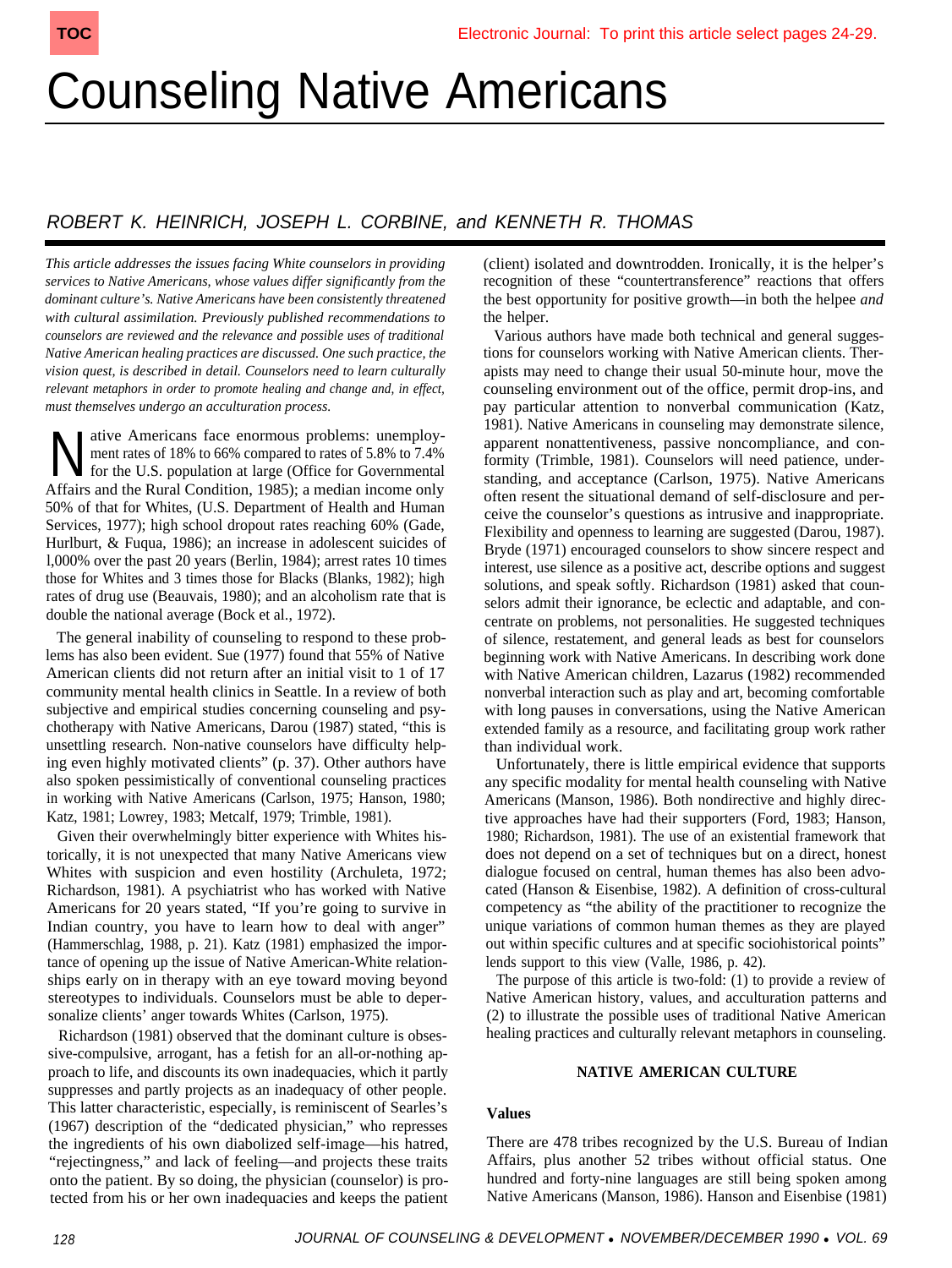gave an overview of some of the historical and cultural differences among these groups. While keeping in mind this enormous diversity among Native Americans, it is possible to identify similarities in values that exist across tribes and regions (Blanchard & Mackey, 197l; Lazarus, 1982; National Indian Child Abuse and Neglect Resource Center, 1980; Richardson, 1981; Trimble, 1981). Some major value differences between White mainstream culture and traditional Native American culture are presented in Table 1. The contents of this table were derived from a list of 37 such value differences provided by Richardson (1981, pp. 225-227).

The values of traditional Native American culture arose primarily (but not exclusively) within the context of a nomadic, hunting and gathering type of economy that has now been almost completely destroyed. Ford (1983) recounted five stages of U.S. government policy toward Native Americans: (1) removal (17th century to 1840s)—the period characterized by the saying "the only good Indian is a dead Indian"; (2) reservation (1860 to 1920s)—characterized by the saying "kill the Indian, but save the person"; (3) reorganization (1930s to 1950s)—schools allowed on reservation, easing of cultural repression; (4) termination (1950s to 1960s)—attempts at sociocultural integration, end of dependence on federal government, leading to the sale of large tracts of Native American lands and increased poverty; and (5) self-determination (1973 to the present)—increased tribal sovereignty due in large part to the militant struggles of many Native Americans in the early 1970s.

Historically, White institutions such as government bureaucracies, schools, and churches deliberately have attempted to destroy Native American cultural institutions (Lame Deer & Erdoes, 1972; Metcalf, 1979). The attitude of many Whites, even today, is characterized by this excerpt from a Wyoming newspaper of the 1870s: "The destiny of the aborigines is written in characters not to be mistaken. The same inscrutable Arbiter that decreed the downfall of Rome has pronounced the doom of extinction upon the red men of America" (Brown, 1970, p. 184). An anonymous Native American eloquently stated, "They made us many promises, more than I can remember, but they never kept but one; they promised to take our land, and they took it" (Brown, 1970, p. 222).

The innovations and successes of Native American culture consistently have been denigrated and denied (Vogel, 1987). Brown (1964) commented:

A further barrier to our understanding is our deep rooted prejudice against the nomadic way of life which many of the Indian groups followed. We are so blinded by the perspectives of our own society that we can not realize that complex material achievements of the type which we possess, or rather by which we are often possessed, are usually had at the expense of human and spiritual values. . . . The nomadic type of culture offers valuable lessons to the contemporary industrial man who is in danger of being crushed by the sheer weight of his civilization, and who therefore often sacrifices the deepest and most meaningful values of life by identifying himself with an endless series of distracting and often destructive gadgets. (pp. 8-9)

It is partly because of the identification of technological progress with human progress that the positive value of Native American culture has been historically minimized.

#### **Acculturation**

Fifty percent of the total Native American population live offreservation (U.S. Bureau of the Census, 1981). Many leave in search of work. This transition is a difficult one, especially for young people moving to high-density urban areas from the reservation. Feelings of loneliness, insecurity, and alienation are common (Carlson, 1975). The dominant culture exerts significant pressure on people to adopt its values. This has been particularly true for the many persons of at least partial Native American genetic heritage who have been raised in White, middle-class environments. Many Native Americans are being shaped to become more "White." Consequently, their degree of interest in traditional Native American culture varies considerably.

Many Native Americans who live in the city dream of making enough money to be able to move back to the reservation at retirement. They may make long commutes to the reservation for feasts, powwows, religious ceremonies, and visits with relatives. Many fear that the traditions will be lost because of the exodus of so many to the city (Mulhern, 1988).

Counselors must be wary of making assumptions about the cultural orientation of Native American clients. The goals of the counseling will depend largely on the tribal heritage of the client and on the counselor's assessment of the client's degree of acculturation. The continuum of acculturation can be generally described as (a) traditional, (b) bicultural, or (c) assimilated (Valle, 1986). Some investigators have developed their own questionnaires to assess acculturation of Native Americans (Hoffman, Dana, & Bottom, 1985; Kelly, 1967). Zitzow and Estes (1981) developed an 18-item checklist to determine "heritage consistency," which assesses the degree to which a person's customary life-style and activities reflect fundamental themes or aspects of his or her historical tribal culture. Counselors must be sensitive

| <b>Contemporary Anglo-American Values</b>                                             | Traditional Native American Values                                    |
|---------------------------------------------------------------------------------------|-----------------------------------------------------------------------|
| Subjugation of nature                                                                 | Harmony with nature                                                   |
| Future, progress, change                                                              | Present, following the old ways                                       |
| Competition (each person maximizing own welfare will maximize the<br>general welfare) | Cooperation, conscious submission of self to the welfare of the tribe |
| Private property, acquisition of wealth                                               | Sharing freely, working only for present needs                        |
| Fame, recognition                                                                     | Anonymity, humility                                                   |
| Reliance on experts                                                                   | Reliance on extended family                                           |
| Verbal expression                                                                     | Keeping to onself                                                     |
| Analytic                                                                              | Holistic                                                              |

**TABLE 1 Comparison of Value Orientations**

Note. The data used in this table are from Counseling the culturally different (pp. 225-227) by D. W. Sue (Ed.), 1981, New York: John Wiley & Sons. © Copyright 1981. Reprinted by permission of John Wiley & Sons.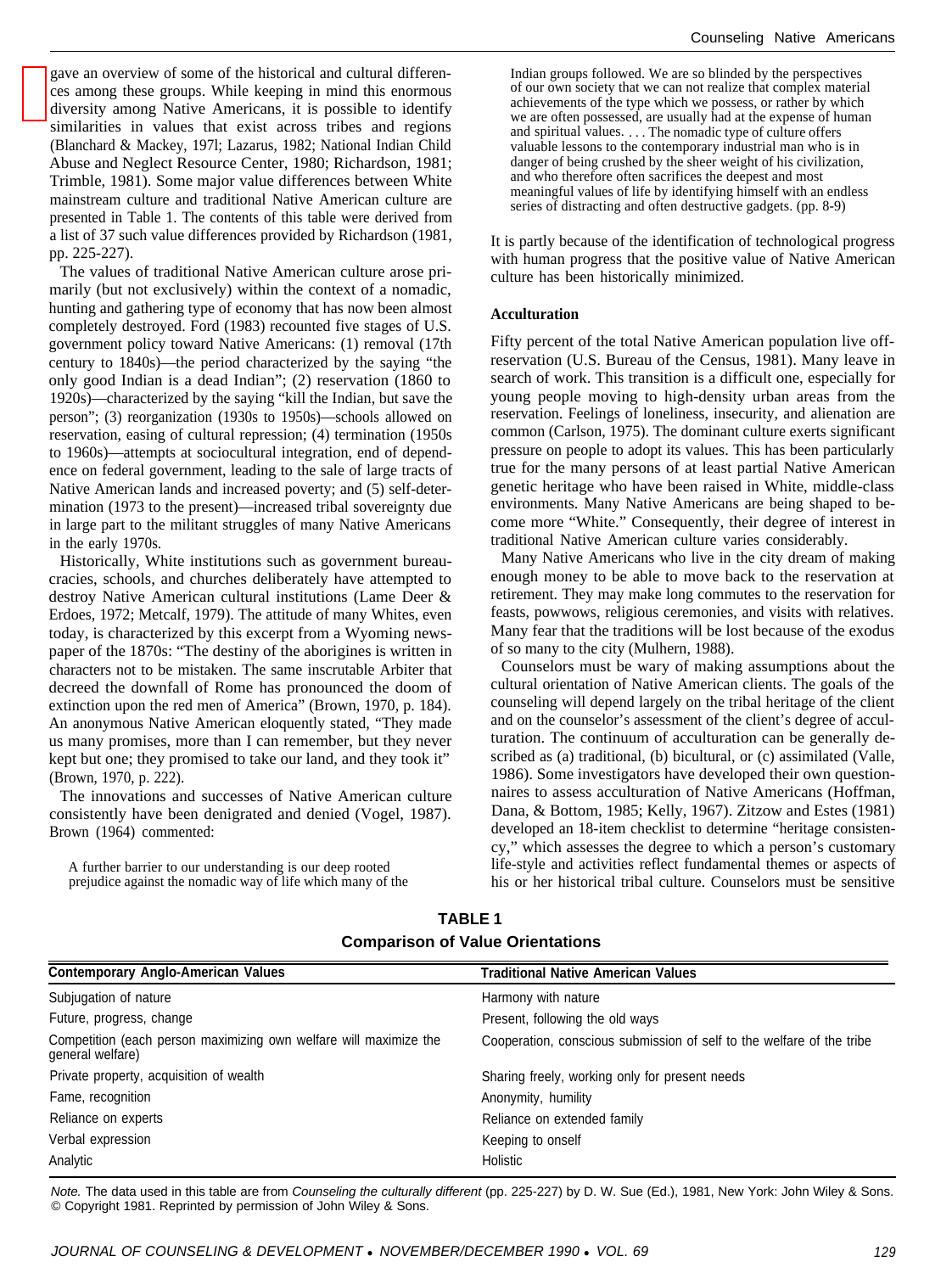to issues facing both heritage-inconsistent clients as well as heritage-consistent clients.

The "dual perspective" is described by Hanson and Eisenbise (1981) as a cognitive and attitudinal assessment approach that depends on the idea that "every individual is part of two systems: the larger system of the dominant society, and the smaller system of the client's immediate physical and social environment" (p. 94). It consists of "the conscious and systematic process of perceiving, understanding, and comparing simultaneously the values, attitudes, and behavior of the larger societal system with those of the client's immediate family and community system" (p. 94). This approach is useful in that it acknowledges the reality and validity of minority cultures and gives the counselor a frame of reference from which to work.

The long-standing idea of cultural assimilation as an end solution to the Native American problem is untenable and may be viewed as genocide by minority persons (Ford, 1983). A Navaho man stated, "In general, Indian people do not wish to be assimilated into the 'dominant culture' and to recognize this is important" (Rehab Brief, 1986). A Chippewa Indian elaborated:

We view this place (North America) as being given to us by the Creator to take care of and to pass onto our future generations. We believe all other people are visitors, and when they leave, we'll still be here to pick up the pieces, no matter what shape it's in. (Mulhern, 1988, p. 1)

#### **Native American View of Health**

The key concept of Native American philosophy is holism, and one of the most important symbols is the circle, or hoop of life. The famous Sioux medicine man Black Elk remarked:

You have noticed that everything an Indian does is in a circle, and that is because the Power of the World always works in circles, and everything tries to be round. In the old days when we were a strong and happy people, all our power came to us from the sacred hoop of the nation, and so long as the hoop was unbroken, the people flourished. (Brown, 1964, pp. 13-14)

Mind, body, spirit, and nature are perceived as one process and little separation exists between religion, medicine, and the activities of daily life (Kaplan &Johnson, 1964; Richardson, 1981). Reverence for nature and for life is central. The Native American perceives some of the qualities of the Creator reflected in all forms of nature, so that these forms are actual links between human beings and the Deity (Brown, 1964). Illness is identified as a disruption of the essential harmony of life, or as an imbalance of various elements, or as a break in the hoop of life.

To be effective, therapists and counselors must be able to identify these crucial aspects of their minority client's culture: (a) ways in which health and illness are explained; (b) specific categories of illness and dysfunction; and (c) the meanings attributed to various symptoms and feelings (Good & Good, 1986). Every culture produces characteristic tensions and its own characteristic way of working through those tensions. Although there are fundamental similarities between psychotherapies throughout the world (e.g., confession, suggestion, reassurance, and direct influence), the specific forms of therapy are highly culture bound. For example, Carl Rogers observed that probably lurking in the background of his theory is the individualism of the American frontier, the belief in self-reliance, and the conviction that individuals could learn and do what was necessary for them to learn and do (Meador & Rogers, 1984). It is therefore imperative that clinicians understand the cultural and personal meanings and values that are invested in their own counseling paradigms and rituals (Good & Good,

1986; Stubbins, 1978). The traditional healing practices of minority cultures have both relevance and validity for the counselor working with persons from those cultures. One such example worthy of more discussion is the vision quest.

#### **THE VISION QUEST**

Historically, the vision quest was both a rite of passage for young boys and a rite of religious renewal for adult men (Brown, 1964; Tooker, 1979). "The vision quest, like psychotherapy, is a transforming ritual" (Hammerschlag, 1988, p. 53). Recently this traditional ritual has been used in helping contemporary people negotiate difficult life transitions (Foster & Little, 1987). The following narrative, which describes the sweat lodge and vision quest in some detail, is drawn from sources representing several tribes: Menominee, Winnebago, Sioux, Crow, Cheyenne, and Eskimo (Halifax, 1979; Lame Deer & Erdoes, 1972; Neihardt, 1932; Spindler & Spindler, 1971; Tooker, 1979).

A young Native American lad of perhaps 14 or 15 is led into a small wigwam or sweat lodge. Here he will embark on the most significant episode of his young life, an episode that will have a far-reaching impact on the whole of his remaining existence. For in this 6-by-6-foot airtight cubicle made of saplings, birch bark, and hides he will prepare himself for the vision quest that will immediately follow. The ceremony that follows is designed to purify both the body and the spirit for this event.

He enters the door that is facing the East just as the sun enters the world each day. The solemnity and sacredness of the moment is attested to by the bed of cedar and sage upon which he sits and which covers the entrance and interior floor except for a pit dug in its center. Into this pit are placed the red hot rocks that have been heating in the fire outside and upon which is sprinkled the medicinal herbal water producing the intense steam symbolizing his people's ascending prayers to the Great Spirit in the heavens above.

The sweat is created by four separate inclusions of hot stones, representing the four ordinal points of the universe. The stones are added over a period of time to allow for the prayers to the deities of each of these points to continue for hours. The medicine man inside the lodge with the young man will assist him in his prayers. The intent of these sublimations is to provide spiritual guidance and to place the young man's body and mind in the proper receptive state for the real test, which is yet to come.

Upon emerging from the sweat lodge, the young man makes another prayer and offering of tobacco to the four directions, again asking help in his endeavor. He is now ready for that all-important experience—his vision quest—his search for a sign or signs that will lead him on the path he is to follow for the rest of his life.

Next the youth is taken to a remote and isolated area set aside for just this purpose. He will be left totally alone and will have no contact with another human being for the 4 days and nights he will spend at this site (although family members will probably check on his well-being from time to time without his knowledge). He might be placed on a platform above the ground for some security, but he will bring nothing with him. There he will sit, without food and water, for 4 days and nights. His time will be spent in reflection and prayer. He will ponder what his family and tribal elders have told him. He will remember the teachings and his experiences. He will examine his goals and plans. He will think about his future. He will search for a vision.

His fasting will allow his mental capacities to be more attentive to the natural world around him, to be directed toward and singularly focused on his relationship with the universe and the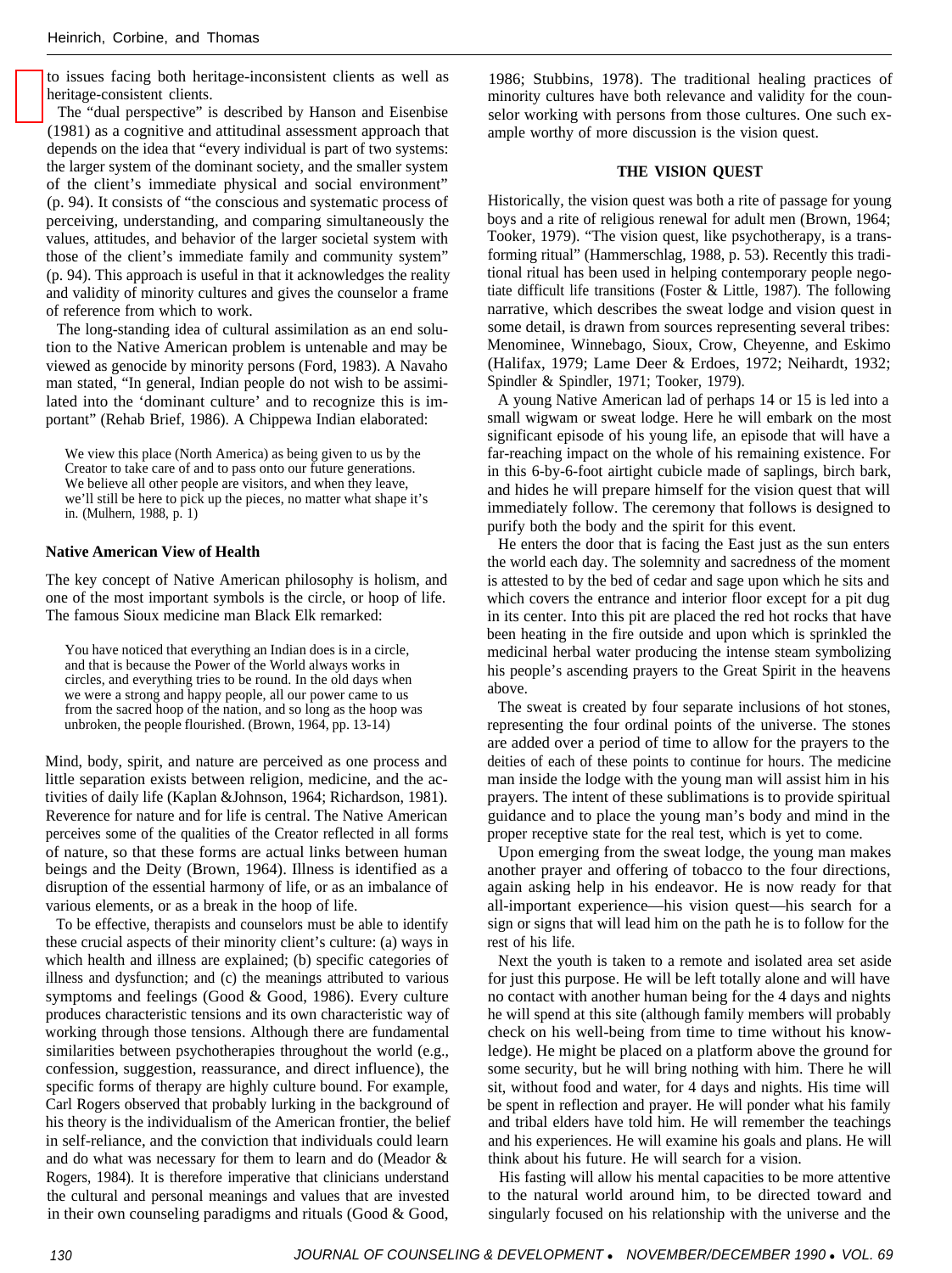role he is to play in it. He will marshal all his abilities, skills, fears, experiences, goals, and hopes to further the quest. Whether it be in a dream state or in full consciousness, something, some one thing or series of events, will reveal to this young Native American man a strikingly real element of the future he must follow. He will have sought after and received some vision of his role, his life's work.

And so it was in the traditional Native American way of life that something so profound took place during this vision experience that it was to be the deciding factor of whether a young man would become a great warrior, hunter, medicine man, or even a chief. A detailed exposition of the symbolic elements of the sweat lodge ceremony will be helpful in understanding metaphors of health in Native American culture.

#### **Meaning of the Sweat Lodge Symbols**

The circular shape of the sweat lodge represents the Universe itself, and the pit at the lodge's center is the navel of the Universe wherein dwells the Great Spirit, with the fire representing the power of God. The willow branches that form the frame of the lodge represent all growing things, whose annual cycles of defoliation and refoliation symbolize death and rebirth in the spirit. The rocks represent the earth and also the indestructible nature of the Creator. The water sprinkled on the rocks is the ever-flowing, life-giving Spirit of God and the steam is both the holy breath of the Universe and the visible prayers of the people. The opening of the flap of the sweat lodge to let in cooling air and light symbolizes liberation from the darkness of ignorance and ego and entering the world of light and truth and goodness (Brown, 1964; Halifax, 1979). 'What is—for the 20th century, Anglicized human being—mere inanimate matter or at best an inferior form of life, is for the Native American fully alive and charged with power, spirit, and meaning. The sweat lodge ceremony is an integral part of the vision quest. In turn, the vision quest is a culturally specific form of a general class of human experience called "rites of passage," a concept that can be useful to counselors.

"A rite of passage is the traditional cultural answer to a personal crisis of meaning" (Foster & Little, 1987, p. 32). The three phases common to all transitions have been described as (1) *severance* separation from the context of everyday life and everyday meanings; (2) *threshold* —direct experience of transition, entering the unknown and receiving new knowledge and power; and (3) *reincorporation*—return to the everyday world, with community support in living out externally the internal changes that have happened (Van Gennep, 1960). The process of death, transformation, and rebirth may be the most basic metaphor of life and can clearly be seen in many mythologies and religious stories (Campbell, 1949). A single, individual life may be seen as being composed of many deaths and rebirths, but often of such small magnitude that they go unnoticed.

#### **THE VISION QUEST AND TRADITIONAL HEALING PRACTICES IN COUNSELING**

The vision quest could be creatively incorporated into individual treatment strategies or implemented within ongoing treatment programs. Outward Bound Schools (and wilderness education programs modeled on them) have used the l- to 3-day wilderness solo experience in helping troubled adolescents and correctional facilities inmates to reduce depression, tension, and rage and to develop a more positive self-concept (Colorado Outward Bound School, 1969; Kimball, 1979; Marsh, Richards, & Barnes, 1986).

The solo experience resembles the vision quest stripped of its cultural context of spiritual symbols and meanings.

The threefold process of severance, threshold, and reincorporation provides a frame of reference for the vision quest. It also describes the essential course of dynamic psychotherapy which, according to Whitaker and Malone (1953), involves for the therapist and client: (a) "isolation from the physical, social, and cultural worlds which surround their relationship" (p. 88), leading to an experience in which (b) "the therapist tips the scales by denying all reality, including even the realities of the interview situation and of words and behavior. . . [which] thus precipitates the patient [client] into an acultural, deeply affective therapeutic psychosis which is usually nonverbal" (p. 98) and finally (c) "after the interviews are completed, the patient [client] still has the problem of integrating the gains of therapy into his [her] real life function within the culture" (p. 84).

If the counseling process is concerned with finding one's way and with the recovery of purpose and meaning, then the vision quest is an important, culturally relevant metaphor for counselors. In speaking of this rite, Brown (1964) wrote:

This sacred retreat is still practiced by a number of Plains Indian men and women who have the wisdom to know that without vision man loses his sense of relationship and harmony with the world around him; he is caught up in the darkness of his ego, and too easily forgets the purpose for which he was given the precious gift of life. (p. 21)

Manson (1986) reported that "many traditional Indian and Native healing practices are gradually being incorporated into contemporary approaches to mental health treatment" (p. 64). He described three such practices as (1) *four circles*—concentric circles of relationship between client and Creator, spouse, nuclear family, and extended family as a culturally based structural concept for self-understanding; (2) *talking circle*—a forum for expressing thoughts and feelings in an environment of total acceptance without time constraints, using sacred objects (e.g., feathers or stones), the pipe, and prayer; and (3) *sweat lodge*—a physical and spiritual self-purification ritual emphasizing the relationship of the human being to all of creation. Hall (1986) reported that the sweat lodge ceremony was being used or encouraged in 22 of 44 Indian Health Service alcohol treatment programs surveyed. She concluded, "The possibility exists that, fostered by but not controlled by or restricted to alcohol treatment programs, the sweat lodge may have a major role in the prevention of alcohol abuse and in the creation of a new Indian identity" (p. 176). In another treatment strategy, the problem of child abuse was addressed by creating surrogate extended-family networks in urban areas (Metcalf, 1979).

The work of healing is most effectively done with metaphors: "Traditional healing systems draw on metaphors resonant within the culture to construct the illness reality and then symbolically manipulate it to effect healing" (Good & Good, 1986, p. 18). Counselors must be able to identify what these metaphors are within the client's reality. "Now, if a patient believes in rituals and sacraments, I put down cedar. I use feathers and herbs. It isn't that I have any magic; it's the rituals and their sacramental quality—they *are* healing" (Hammerschlag, 1988, p. 87). Familiarity with traditional healing practices can provide access to those metaphors.

#### **CONCLUSIONS**

Although Native Americans are a small minority of the U.S. population, they are burdened with a disproportionate share of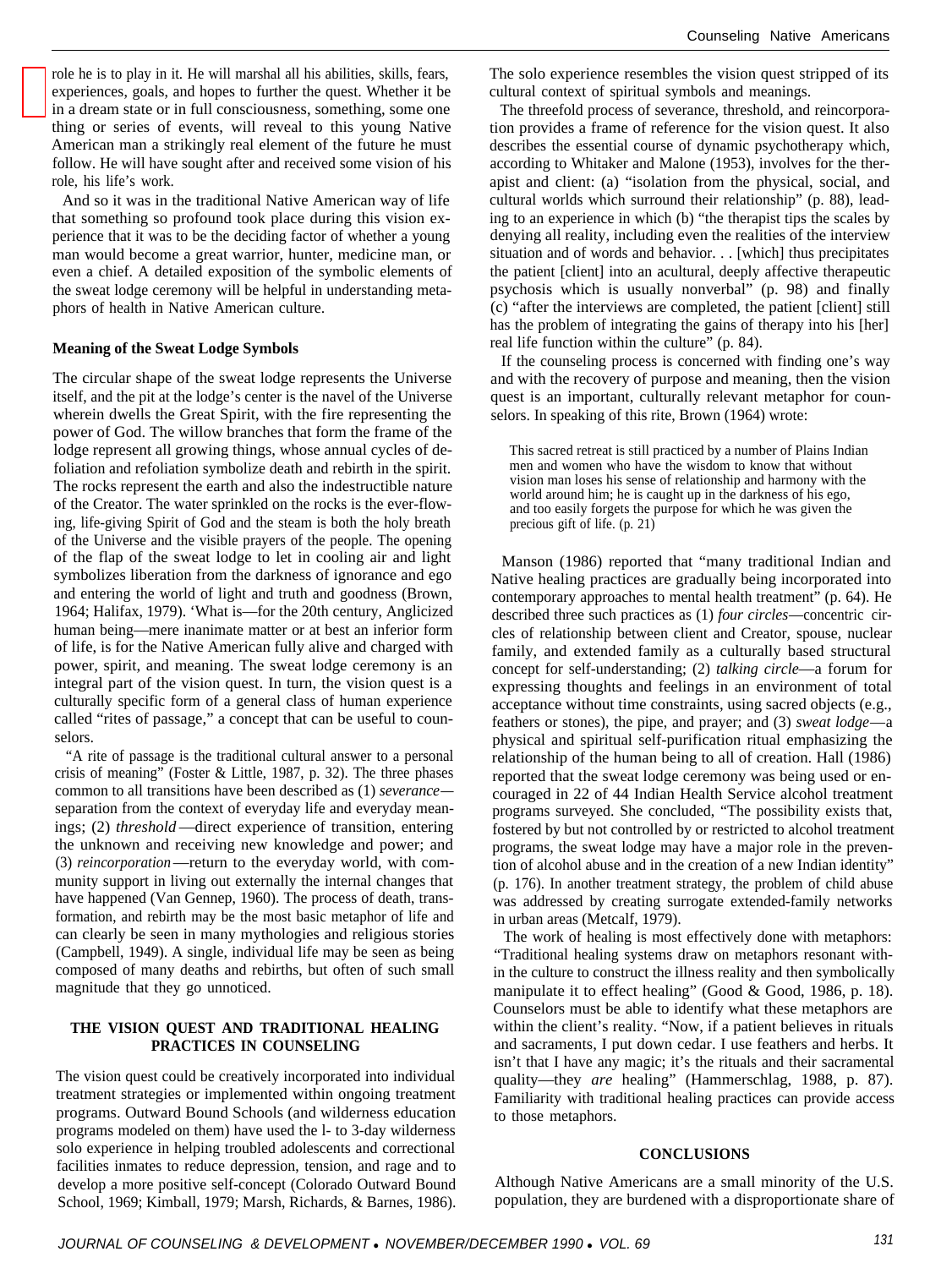social and economic problems. They are often caught between two cultures; their own historical tribal culture has been oppressed, often violently, by a dominant culture that has consistently devalued and ignored the achievements of the tribal culture, glorifying instead the ideal of cultural assimilation (the so-called melting pot). And yet, because of the confiscation of their lands, Native Americans must in some way depend on the dominant culture for the provision of basic life necessities while often feeling in conflict with the values and models of success of that culture.

Stubbins (1978) remarked that although counseling practices are generally acknowledged as biased, there is little admission that acceptance of counseling services implies some degree of cultural compromise on the part of the minority client. In order to be effective, however, counselors may have to make a cultural shift or adjustment toward the client's cultural background. Mere tolerance of minority cultural values is not enough. Richardson (1981) recommended that counselors seek out exposure to Native American culture through activities such as (a) visiting reservations and cultural centers; (b) speaking with Native American people; (c) attending rodeos, powwows, and dances; and (d) taking courses and becoming familiar with Native American heroes, heroines, and famous contemporary Native Americans.

Arguments have been made for the superiority of Native American counselors to White counselors in working with Native Americans (Darou, 1987; Haviland, Horswill, O'Connell, & Dynneson, 1983; Luftig, 1983). Trustworthiness, however, has been identified as a more significant variable in counselor effectiveness than ethnicity (Lafromboise & Dixon, 1981; Lazarus, 1982).

The institution of counseling performs a therapeutic function in the culture from which it originates. According to Whitaker and Malone (1953), clients

who leave psychotherapy must enter a community of cultural values and function adequately in a real sense. Therefore, psychotherapy must be based on some of the given values around which the culture is patterned. There must be some unity of purpose between psychotherapy and the culture. (p. 43)

If this is true, then the counselor is presented with a dilemma when working with someone from a culture that holds values in opposition to those of the counselor's culture of origin.

The counselor can make adjustments in the technical aspects of the craft of counseling, but is this sufficient? Counselors must affirm that minority cultures are not inherently inferior and that they possess values and meanings that are, at least in some dimensions, superior to those of the dominant culture. In addition, counselors must be invested in learning, intellectually and affectively, a new language of culturally relevant metaphors that will, at least temporarily, alter their perceptions of what is real and what is possible. Culture has as its purpose the gratification of deep human needs. The presence of these deep needs expresses an answer to the question, "What do we know that is really *true* about human life?" It is always toward truth, however symbolized, that the counselor must aim.

#### **REFERENCES**

- Archuleta, C. (1972). *To help my people: The evolution of a paraprofessional.* Durango, CO: Psychosocial Enterprises, Inc. (ERIC Document Reproduction Service No. ED 220 218)
- Beauvais, F. (1980). *Preventing drug abuse among American Indian young people.* Ft. Collins. CO: Colorado State University. (ERIC Document Reproduction Service No. ED 196 630)
- Berlin, I. N. (1984). *Suicide among American Indian adolescents.* National

American Indian Court Judges Association. (ERIC Document Reproduction Service No. ED 245 847)

- Blanchard, E., & Mackey, J. (1971). *The American Indian.* (SRS Training Grant 755 T 70). Washington, DC: National Rehabilitation Association.
- Blanks, R. S. (1982). *The inequality of justice: A report on crime and the administration of justice in the minority community.* Washington, DC: National Minority Advisory Council on Criminal Justice. (ERIC Document Reproduction Service No. ED 218 384)
- Bock, G., Fortuine, R., Bergman, R., Bopp, J., Exendine, J., Lafromboise, R., Maynard, E., Miller, S., Prins, B., & Rhodes, S. (1972). *Alcoholism-A high priority health problem.* Rockville, MD: Indian Health Service Task Force on Alcoholism. (ERIC Document Reproduction Service No. ED 148 536)
- Brown, D. (1970). *Bury my heart at Wounded Knee.* New York: Holt, Rinehart & Winston.
- Brown, J. E. (1964). *The spiritual legacy of the American Indian.* (Pamphlet No. 135). Wallingford, PA: Pendle Hill Publications.
- Bryde, J. F. (1971). *Indian students and guidance.* Boston: Houghton Mifflin.

Campbell, J. (1949). *Hero with a thousand faces.* New York: Bollingen.

- Carlson, E. (1975). Counselling in native context. *Canada's Mental Health, 23,* 7-9.
- Colorado Outward Bound School. (1969). *Urban bound: A report to the Boettcher Foundation and to the Donner Foundation.* Denver, CO: Author. (ERIC Document Reproduction Service No. ED 198 997)
- Darou, W. G. (1987). Counselling and the northern native. *Canadian Journal of Counselling, 21,* 33-41.
- Ford, R. (1983). *Counseling strategies for ethnic minority students.* Tacoma, WA: University of Puget Sound. (ERIC Document Reproduction Service No. ED 247 504)
- Foster, S., & Little, M. (1987). *The book of the vision quest: Personal transformation in the wilderness.* New York: Prentice Hall.
- Gade, E., Hurlburt, G., & Fuqua, D. (1986). Study habits and attitudes of American Indian students: Implications for counselors. *School Counselor, 34,* 135-139.
- Good, B. J., & Good, M. J. D. V. (1986). The cultural context of diagnosis and therapy: A view from medical anthropology. In M. R. Miranda & H. H. L. Kitano (Eds.). *Mental health research and practice in minority communities: Development of culturally sensitive training programs* (pp. l-27). Rockville, MD: National Institute of Mental Health. (ERIC Document Reproduction Service No. ED 278 754)
- Halifax, J. (1979). *Shamanic voices: A survey* of *visionary narratives.* New York: Dutton.
- Hall, R. L. (1986). Alcohol treatment in American Indian populations: An indigenous treatment modality compared with traditional approaches. In T. F. Babor (Ed.), *Alcohol and culture: Comparative perspectives from Europe and America.* New York: New York Academy of Sciences.
- Hammerschlag, C. A. (1988). *The dancing healers.* San Francisco: Harper & Row.
- Hanson, W. D. (1980). *The urban Indian.* San Francisco: San Francisco State University. (ERIC Document Reproduction Service No. ED 231 587)
- Hanson, W. D., & Eisenbise, M. D. (1981). *Human behavior and American Indians.* San Francisco: San Francisco State University. (ERIC Document Reproduction Service No. ED 231 589)
- Hanson, W. D., & Eisenbise, M. D. (1982). *Social work methods of intervention with American Indians.* San Francisco: San Francisco State University. (ERIC Document Reproduction Service No. ED 231 590)
- Haviland, M., Horswill, R., O'Connell, J., & Dynneson, V. (1983). Native American college students' preference for counselor race and sex and the likelihood of their use of a counseling center. *Journal of Counseling Psychology, 30,* 267-270.
- Hoffman, T., Dana, R. H., & Bottom, B. (1985). Measured acculturation and MMPI-168 performance of Native American adults. *Journal of Cross-Cultural Psychology, 16,* 243-256.
- Kaplan, B., & Johnson, D. (1964). The social meaning of Navaho psychopathology and psychotherapy. In A. Kiev (Ed.), *Magic, faith, and healing* (pp. 203-229). New York: MacMillan.
- Katz, P. (1981). Psychotherapy with Native adolescents. *Canadian Journal of Psychiatry, 26,* 455-459.
- Kelly, R. E. (1967). *Disabled Navaho Indians and rehabilitation: An anthropological overview.* (Navaho Rehabilitation Project Technical Report No. 2). Flagstaff, AZ: Northern Arizona University. (Research & Demonstration Grant No. RD-1213-G).
- Kimball, R. O. (1979). *Wilderness experience program: Final evaluation report.* New Mexico: Health and Environment Dept. (ERIC Document Reproduction Service No. ED 179 327)
- Lafromboise, T. D., & Dixon, D. N. (1981). American Indian perception of trustworthiness in a counseling interview. *Journal of Counseling Psychology, 28,* 165-169.